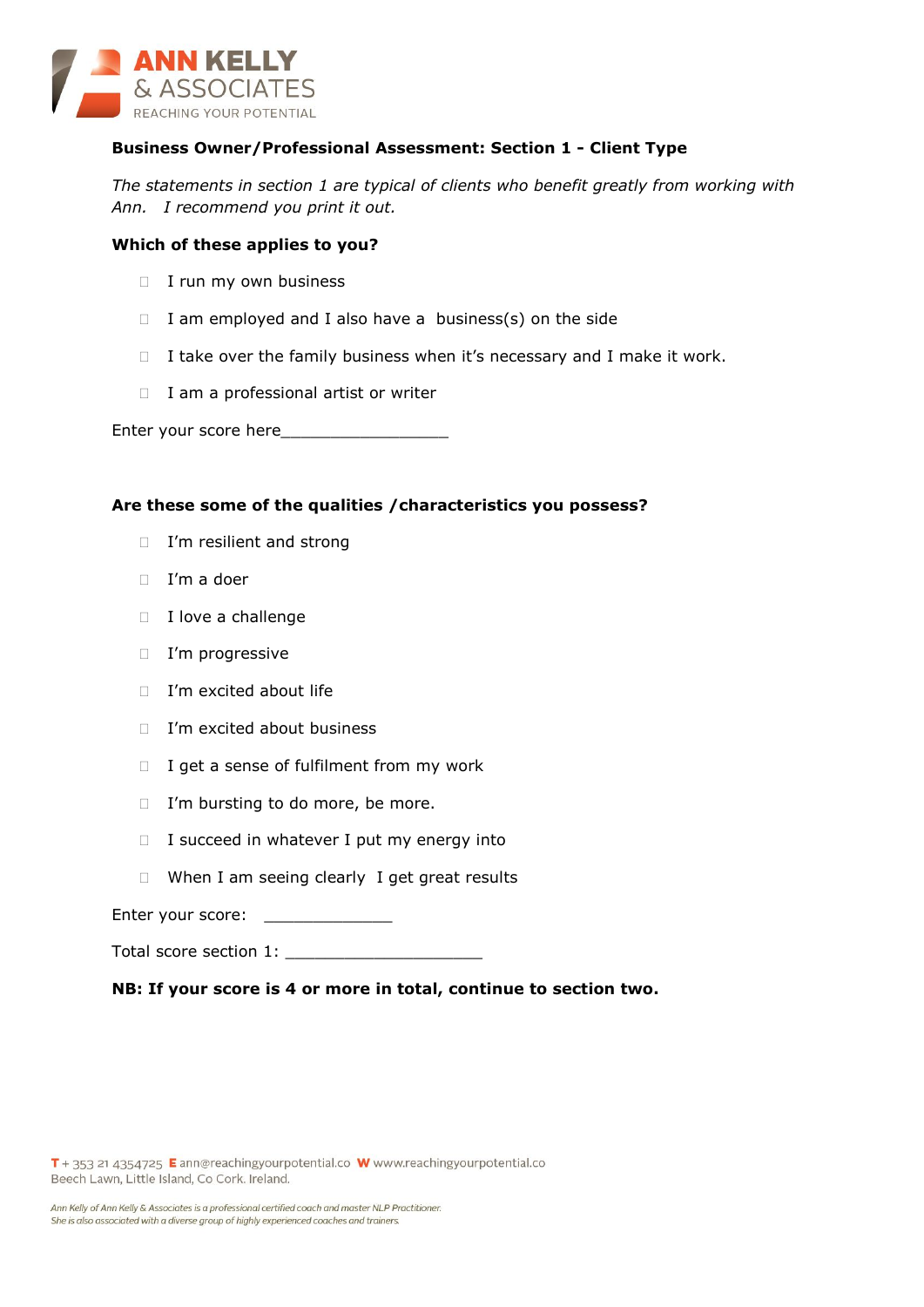Reaching your potential business owner /professional assessment

# **Section 2: Your current situation and what you want**

*The statements in section 2 reflect the issues that Ann's clients transform through coaching.* 

## **How many are true for you?**

- 1. T F I sacrificed aspects of my life to succeed and now I'm paying the price
- 2. T F I want success without compromising my quality of life but I haven't found the winning combination.
- 3. T F I need space and time to think
- 4. T F I want to re-define what success means to me

Enter your score here\_\_\_\_\_\_\_\_\_\_\_\_\_\_\_\_\_

## **Is this your situation?**

- 1. T F My life is out of balance
- 2. T F Cracks are appearing in my health
- 3. T F Cracks are appearing in my relationships
- 4. T F My sense of satisfaction has diminished.
- 5. T F My self esteem has taken a knock
- 6. T F My life/work situation has changed dramatically
- 7. T F I put my parts of my life on hold for the last few years
- 8. T F I feel like I'm stuck on a track and I can't get off it
- 9. T F I'm too busy to get clear
- 10. T F I'm on a path but I need to take detour
- 11. T F I haven't clearly identified what I want
- 12. T F I'm allowing opportunities to pass me by
- 13. T F I'm afraid I'm missing out
- 14. T F I want a Big Change
- 15. T F I want smaller meaningful changes

#### Enter your score here\_\_\_\_\_\_\_\_\_\_\_\_\_\_\_\_\_

Contd/…..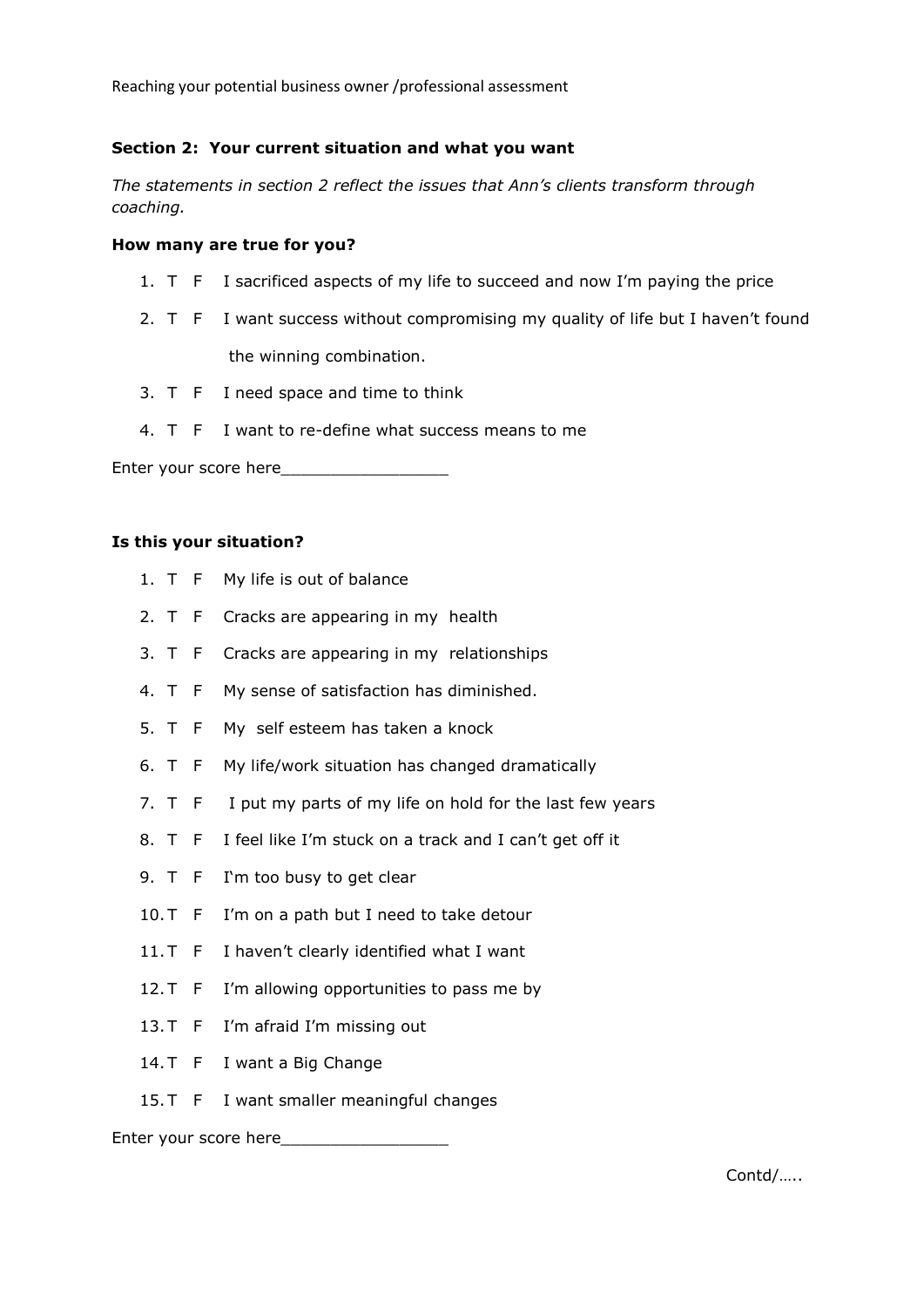# **Is this true for you?**

- 1. T F I need to be in control
- 2. T F In my environment, it's the norm to overwork
- 3. T F I have no 'off' switch
- 4. T F I often work late & at weekends
- 5. T F I don't take breaks
- 6. T F I feel exhausted by the weekend
- 7. T F At times I feel huge guilt
- 8. T F My energy comes and goes
- 9. T F I don't make time for me
- 10. T F I'm always 'on' and I feel a consistent sense of urgency

Enter your score here\_\_\_\_\_\_\_\_\_\_\_\_\_\_\_\_\_

## **Is this how you operate?**

- 1. T F I take on too much
- 2. T F I'm always running ahead of myself
- 3. T F I'm last on my own agenda
- 4. T F I don't allow any time for me
- 5. T F I push myself too hard
- 6. T F I beat myself up
- 7. T F I give too much
- 8. T F I don't look after myself properly
- 9. T F I'm spread too thin
- 10. T F I use food or alcohol to de-stress
- 11. T F I have major expectations of myself
- 12. T F I don't get enough exercise

Enter your score here\_\_\_\_\_\_\_\_\_\_\_\_\_\_\_\_\_

Contd/…..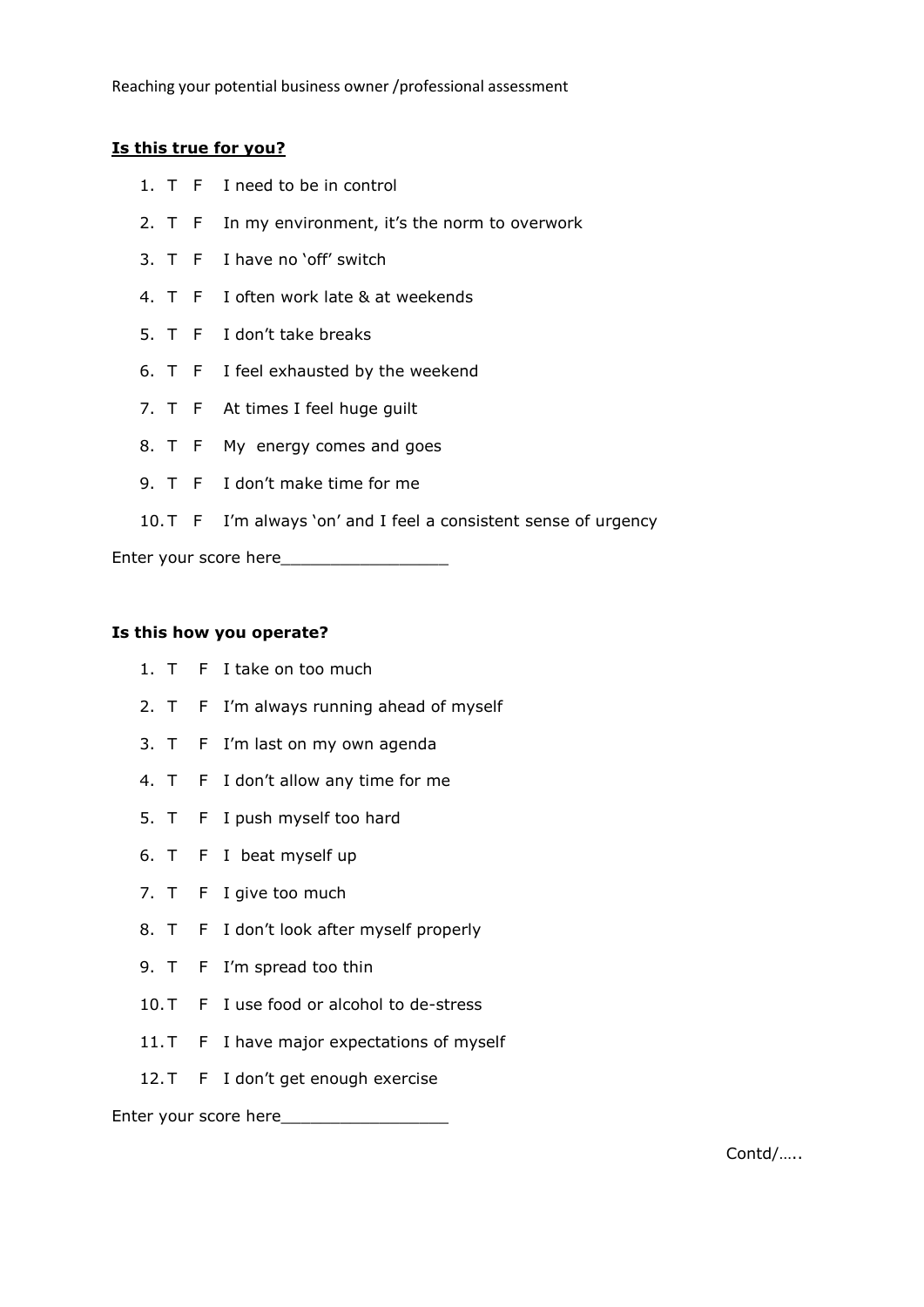Reaching your potential business owner /professional assessment

# **Is this what you're experiencing?**

- 1. T F I feel cut off from myself
- 2. T F My health is suffering
- 3. T F Everyone has a piece of me
- 4. T F I struggle with some relationships
- 5. T F I feel trapped
- 6. T F I'm over committed
- 7. T F I'm tentative around some people's moods
- 8. T F I avoid conflict tending to hide my feelings vs. say what I really think
- 9. T F I put with things till they become a pain
- 10. T F My energy gets low
- 11. T F My head is to full to be clear
- 12. T F I have no space to get really clear on what's important to me

Enter your score here\_\_\_\_\_\_\_\_\_\_\_\_\_\_\_\_\_

#### **What do you want?**

- 1. T F Energy and mental space
- 2. T F Time to get clear
- 3. T F Re- define success for me
- 4. T F I'd love to commit to something meaningful to challenge and stretch me
- 5. T F Find the direction that works best for me
- 6. T F Structure
- 7. T F Space for all important things in my life
- 8. T F Healthy habits that build me up
- 9. T F A way forward that excites and sustains me

Enter total no. of 'Trues':

For each statement you marked at TRUE assign 1 point.

**Total all your True Scores \_\_\_\_\_\_\_ and check below for assessment result.**